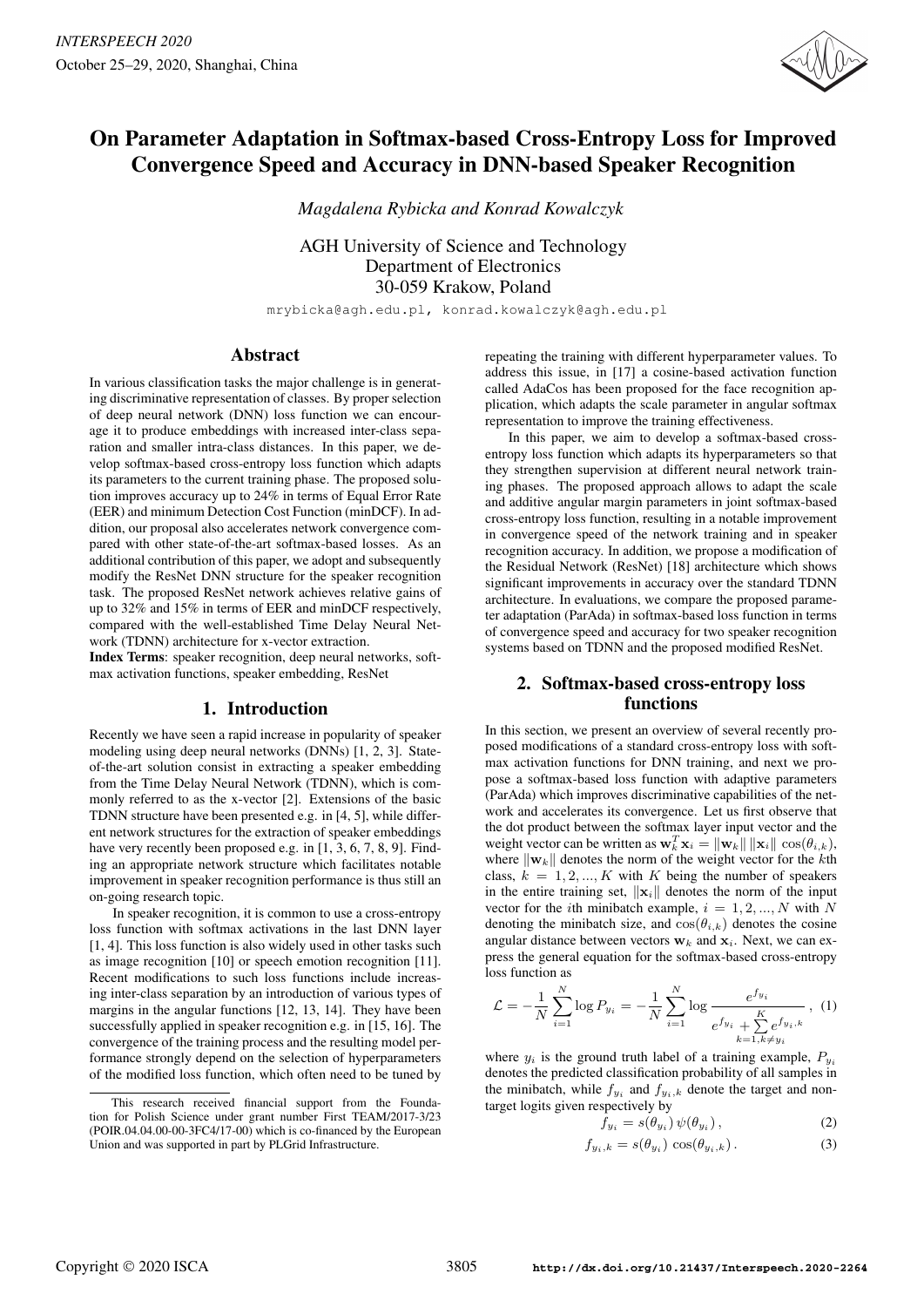In standard softmax-based cross-entropy loss,  $\psi(\theta_{y_i})$  is defined as the cosine of the angle between the ith minibatch input vector and the weight vector corresponding to its ground truth label. Note that for the convenience of comparing various softmax modifications, in (2) and (3) we normalized the weight vectors for all classes such that  $\|\mathbf{w}_k\| = 1$  and replaced the norm of an input vector for the true class  $\|\mathbf{x}_i\|$  with a new scale variable  $s(\theta_{y_i}).$ 

#### 2.1. State-of-the-art fixed angular and scale functions

There are three types of modifications of the standard angular function  $\psi(\theta_{y_i})$  in (2), namely the so-called Angular Softmax (AS) [12], Additive Angular Softmax (AAS) [13], and Additive Margin Softmax (AMS) [14], which can all be presented in a general form

$$
\psi(\theta_{y_i}) = \cos(m_{\text{AS}} \theta_{y_i} + m_{\text{AAS}}) - m_{\text{AMS}},\tag{4}
$$

where  $m_{AS}$ ,  $m_{AAS}$  and  $m_{AMS}$  are the real numbers for each modification. Although proper setting of these parameters has been shown to improve the accuracy of DNN-based speaker recognition [15, 16], the disadvantage of these approaches is that parameter tuning requires time-consuming repetitions of the network training. Another approach is taken in [17] in which a fixed scale function  $s(\theta_{y_i}) = s_{\text{Fix}}$  is given by a constant

$$
s_{\text{Fix}} = \sqrt{2} \, \log \left( K - 1 \right),\tag{5}
$$

which depends on the number of speakers  $K$  in the training, which allows to avoid scale parameter tuning.

#### 2.2. Adaptation of the scaling parameter

In this section, we discuss a method to adapt the scale parameter  $s(\theta_{y_i})$  depending on network convergence at current training iteration. This method is based on the recently proposed Adaptively Scaling Cosine Logits (AdaCos) introduced in [17] in the context of face recognition, which relies on adapting the scale function  $s(\theta_{y_i})$  during the network training. As derived in [17], the scale adaptation (SAda) is given by

$$
s_{\text{Ada}}(\theta_{y_i}) = \begin{cases} \sqrt{2} \log(K - 1) & \text{iter} = 0\\ \frac{\log(B_{\text{SAda}})}{\cos(\min(\frac{\pi}{4}, \Theta))} & \text{iter} \ge 1 \end{cases} \tag{6}
$$

where  $\Theta = \text{median}(\theta_{y_1}, \theta_{y_2}, ..., \theta_{y_N})$  denotes the median of angles  $\theta_{y_i}$  over the entire minibatch of length N, and iter denotes the iteration index.  $B_{\rm SAda}$  denotes the summation of exponential functions of logits for all non-corresponding classes, averaged over the entire minibatch of size  $N$ , which is given by

$$
B_{\text{SAda}} = \frac{1}{N} \sum_{i=1}^{N} \sum_{k=1, k \neq y_i}^{K} e^{\tilde{s}_{\text{Ada}} \cos(\theta_{i,k})}, \tag{7}
$$

where  $\tilde{s}_{\text{Ada}} = s_{\text{Ada}}(iter - 1)$  denotes the scale parameter value calculated according to (6) in the previous iteration.

#### 2.3. Adaptation of the margin-based angular function

In this section, we propose a method to adapt the margin parameter (MAda) in an angular function depending on network convergence state in the current iteration of the network training. The considered angular function is given by  $\psi(\theta_{y_i}) =$  $cos(\theta_{y_i} + m_{\text{Ada}})$ , where  $m_{\text{Ada}}$  denotes the adaptive margin parameter. Since we aim to find a margin parameter which significantly changes the predicted classification probability  $P_{y_i}$  of all samples in the minibatch, similarly to [17], we calculate the point  $\theta_0$  where absolute gradient value of the predicted probability reaches the maximum value. It is found as point at which

the second-order derivative of  $P_{y_i}$  is equal to zero, which yields the approximated relation for the angular function

$$
\cos(\theta_0 + m_{\text{Ada}}) = \frac{1}{s_m} \log \Big( \sum_{k=1, k \neq y_i}^{K} e^{s_m \cos(\theta_{i,k})} \Big), \quad (8)
$$

where  $s_m$  denotes the fixed scale parameter in margin adaptation and  $\theta_0 \in [0, \frac{\pi}{2}]$ . In order to reflect the convergence state of the network in the current minibatch, we replace  $\theta_0$ with the median of angles  $\theta_{y_i}$  over the entire minibatch, i.e.,  $\theta_0 = \Theta = \text{median}(\theta_{y_1}, \theta_{y_2}, ..., \theta_{y_N})$ , which yields the following update for margin adaptation (MAda)

$$
m_{\text{Ada}} = \arccos\left(\frac{1}{s_m} \log(B_{\text{MAda}})\right) - \Theta ,\qquad (9)
$$

$$
B_{\text{MAda}} = \frac{1}{N} \sum_{i=1}^{N} \sum_{k=1, k \neq y_i}^{K} e^{s_m \cos(\theta_{i,k})}.
$$
 (10)

#### *2.3.1. Annealing strategy in margin-based angular function*

Similarly to the procedure presented in [15] for the stabilization of the network training for fixed margin-based softmax, the annealing strategy can also be incorporated into the proposed softmax function with adaptive margin. The angular function with margin adaptation (MAda) then takes the form

$$
\psi_{\text{MAda}}(\theta_{y_i}) = \frac{1}{1+\gamma} \cos(\theta_{y_i} + m_{\text{Ada}}) + \frac{\gamma}{1+\gamma} \cos(\theta_{y_i}) \tag{11}
$$

where  $\gamma = \max\{\gamma_{min}, \gamma_b(1+\beta \cdot \text{iter})^{-\alpha}\}\$  where iter is training iteration,  $\gamma_{min}$  is the minimum value, while  $\gamma_b$ ,  $\beta$  and  $\alpha$  are hyperparamters that control the annealing speed.

#### *2.3.2. Lower bound on the scale parameter value*

By noting that  $arccos(\cdot)$  function in (9) is only defined for arguments from the range  $[-1, 1]$  and that  $\theta_{i,k} \in [0, \frac{\pi}{2}]$ , we can find the lower bound on the value of the scale parameter in the proposed MAda approach by solving inequality

$$
-1 \le \frac{1}{s_m} \log \left( \sum_{k=1, k \ne y_i}^{K} e^{s_m \cos(\theta_{i,k})} \right) \le 1. \tag{12}
$$

Assuming that all  $\theta_{i,k}$  are approximately equal, we can set  $\forall k, i \theta_{i,k} = \overline{\theta}$ , and by replacing the values and solving (12) we obtain the lower bound on the scale parameter  $s_m$  value

$$
s_m \ge [1 - \cos(\bar{\theta})]^{-1} \log(K - 1) . \tag{13}
$$

In an ideal case, after network training,  $\bar{\theta} \rightarrow \frac{\pi}{2}$  which would yield  $s_m \to \log(K - 1)$ ; while in the worst case,  $\bar{\theta} \to 0$ which would impose  $s_m \to \infty$ . A reasonable assumption for the practical parameter setting is to assume that  $\bar{\theta} = \frac{\pi}{4}$  and take a slightly higher value of  $s_m$  than the one obtained from (13).

#### 2.4. Proposed softmax loss with parameter adaptation

This section presents the proposed method for parameter adaptation (ParAda) in softmax-based cross-entropy loss function. We focus on adapting the scale and margin parameters which affect the shape of the predicted classification probability  $P_{u_i}$ function, namely its range and the position of an inflection point. To facilitate the training process, we take the approach of gradual increasing the network training supervision. In the initial training phase, we aim to ease learning by shifting the inflection point in  $\frac{\pi}{2}$  direction so that the probabilities would be high even for the relatively high values of  $\theta_{y_i}$  angles. Along with further learning, the curve adaptively shifts towards the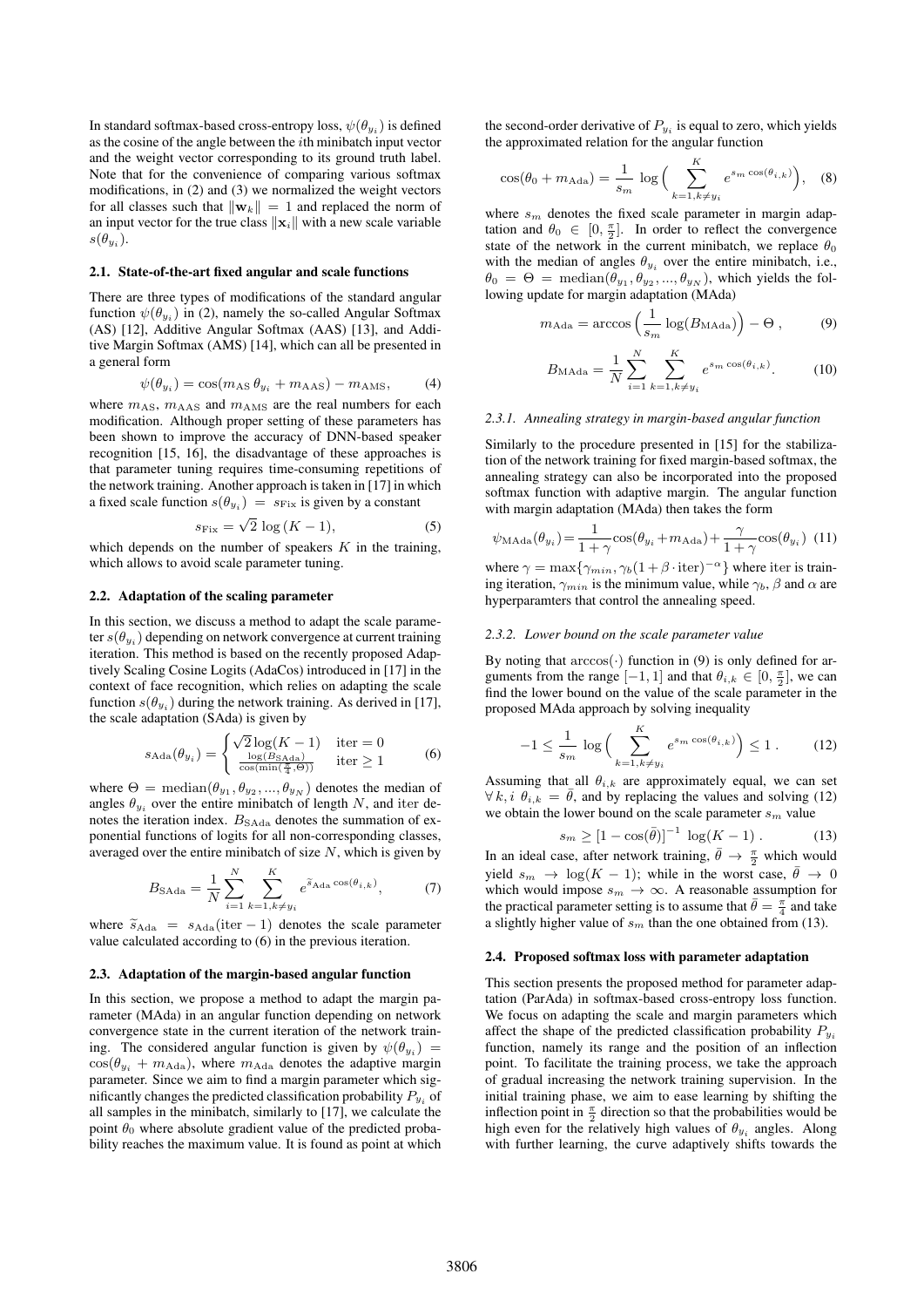

Figure 1: *The*  $\lambda$  *function with respect to the*  $m_{\text{Ada}}$  *margin value for*  $b = 0$  *(left plot)* and  $a = 20$  *(right plot).* 

lower angles, thereby increasing the discriminative capability of the classification probability. We can realize it by emphasizing margin adaptation (which in an adaptive version starts from negative values), and as training progresses, more emphasis is put on the scale adaptation. To achieve this goal, we propose the following modifications of logits of the softmax-based loss function which facilitate the parameter adaptation (ParAda):

$$
f_{y_i} = \lambda \cdot s_m \psi_{\text{MAda}}(\theta_{y_i}) + (1 - \lambda) \cdot s_{\text{Ada}}(\theta_{y_i}) \cos(\theta_{y_i}), \tag{14}
$$

$$
f_{y_i,k} = \lambda \cdot s_m \cos(\theta_{y_i,k}) + (1 - \lambda) \cdot s_{\text{Ada}}(\theta_{y_i}) \cos(\theta_{y_i,k}). \tag{15}
$$

A strongly desirable, integral property of ParAda is that the value of an adaptive parameter  $\lambda(m_{\text{Ada}})$  can be adjusted depending on the level of convergence of the trained network. The desired smooth transition between the margin adaptation (MAda) and the scale adaptation (SAda) is obtained when

$$
\lambda(m_{\text{Ada}}) = [1 + e^{a \cdot (m_{\text{Ada}} - b)}]^{-1}, \tag{16}
$$

where a and b are hyperparameters of  $\lambda(m_{\rm Ada})$ , whose shape for example parameter values is presented in Fig. 1. Parameter a controls the speed of switching between the two loss types, while parameter *b* shifts the inflection point of the function.

# 3. Deep neural network architectures

In this section, we outline the baseline TDNN architecture for xvector extraction [2] and propose a set of modifications to adapt the original ResNet structure for speaker embedding extraction.

#### 3.1. Time Delay Neural Network for x-vector extraction

The Time Delay Neural Network [2] consists of 5 delay-type layers which operate on 1D speech frames, extracting the temporal context of 15 frames. Next, the statistics pooling layer computes the mean and standard deviation of the aggregated outputs of the 5th layer for the entire utterance. The final part of the network consists of two fully connected layers followed by a softmax layer. During testing, the output of the first fully connected layer is used as the x-vector embedding.

#### 3.2. Modified ResNet for speaker embedding extraction

In this work, we propose modifications of the Residual Network 18 (ResNet18) architecture for speaker embedding extraction with improved performance. The proposed architecture is composed of the following elements. A 2D feature vector is fed into a single 2D convolution layer with 7x7 filter size and stride of 2x2. Next, the network is composed of 4 large segments, each containing a different number of blocks which consists of 2 consecutive convolutional layers with the so-called identity shortcut connection that skips the entire block. The number of such 2-layer blocks is equal to  $\{2, 2, 2, 2\}$  for all segments. The first convolutional layer of a segment downsamples the input along the feature dimension by 2, while the sizes of convolutional layer outputs for each segment are respectively given as

{64, 128, 256, 512}. Then the statistics pooling layer computes the mean and standard deviation in time domain of the outputs from the convolutional segments. The pooling is followed by 2 fully connected layers with output size of 512 each, which are added before the softmax classification layer. Hereafter, we will refer to this structure as modified ResNet18 (mR18).

With regard to the existing ResNet-based speaker recognition systems, the original ResNet34 and ResNet50 network structures [18] with a fully connected layer added right before the global mean pooling layer are used in [1]. An analogous solution has been presented in [19] for ResNet18 and ResNet34. In [7] all TDNN layers have been replaced with the ResNet34 residual blocks with learnable dictionary encoding (LDE) layer [20] instead of the pooling layer. In [8] a fully connected layer has been inserted after pooling operation in ResNet50 structure.

### 4. Experimental results and evaluation

### 4.1. Experiments, datasets and evaluation measures

In this section, we present the system and datasets for 2 performed experiments. The first experiment is carried out on the VoxCeleb1 corpus [21] with training part used for the DNN, LDA and PLDA training, and test part of VoxCeleb1 used for system evaluation. In Experiment 2, the entire VoxCeleb2 corpus [1] is added to the training part of VoxCeleb1 for NN training. Each training dataset is extended by data augmentations of four types: convolution with reverberation (simulated RIRs [22] from small and medium sized rooms), augmented by adding music, ambient noises, and overlapping speech of randomly selected 3-7 speakers from the MUSAN corpus [23]. The final training dataset consists of the original training data and randomly selected subset of the augmented data, which results in 348 642 utterances (1 211 speakers) for Experiment 1 and 2 276 888 utterances (7 323 speakers) for Experiment 2.

Feature extraction, LDA, and PLDA training are performed in Kaldi toolkit [24], while DNN training and embedding extraction is performed using TensorFlow implementation [15, 25]. Input features are 64-band Mel filter bank coefficients computed using frames of 25 ms length with 10 ms overlap and mean-normalized over a 3 s window. The threshold in VAD of Kaldi is set to 3.5. System backend consists of length normalization, centering with mean of training data, LDA dimensionality reduction from 512 to 200, and PLDA scoring.

In two performed experiments, we compare the performance of the existing and the proposed softmax-based loss functions using two speaker recognition systems based on the existing TDNN and the proposed mR18 architectures. In particular, in Experiment 1 we evaluate the existing standard, Additive Angular Softmax (AAS) [13] with scale equal to 30 and margin set to 0.3, Fixed Scale parameter as given by  $(5)$  [17], and adaptive scale (SAda) that is equivalent to AdaCos [17], and compare their results with the proposed adaptive margin (MAda) in the angular function as described in Sec. 2.3 and the proposed parameter adaptation (ParAda) described in Sec. 2.4 for 4 different transitions in the loss function. In Experiment 2 we evaluate only the selected 4 methods namely the standard, AAS [13], AdaCos [17], and the proposed ParAda with  $a = 20$ and  $b = 0.0$  on the larger training dataset. The maximum number of epochs for network training in Experiment 1 is set to 4, while in Experiment 2 it is set to 8. In order to satisfy (13),  $s_m$ is set to 30 and 35 in Experiments 1 and 2, respectively, while in both experiments the annealing function parameters are set as  $\gamma_{min} = 0$ ,  $\gamma_b = 1000$ ,  $\beta = 0.00001$  and  $\alpha = 5$ .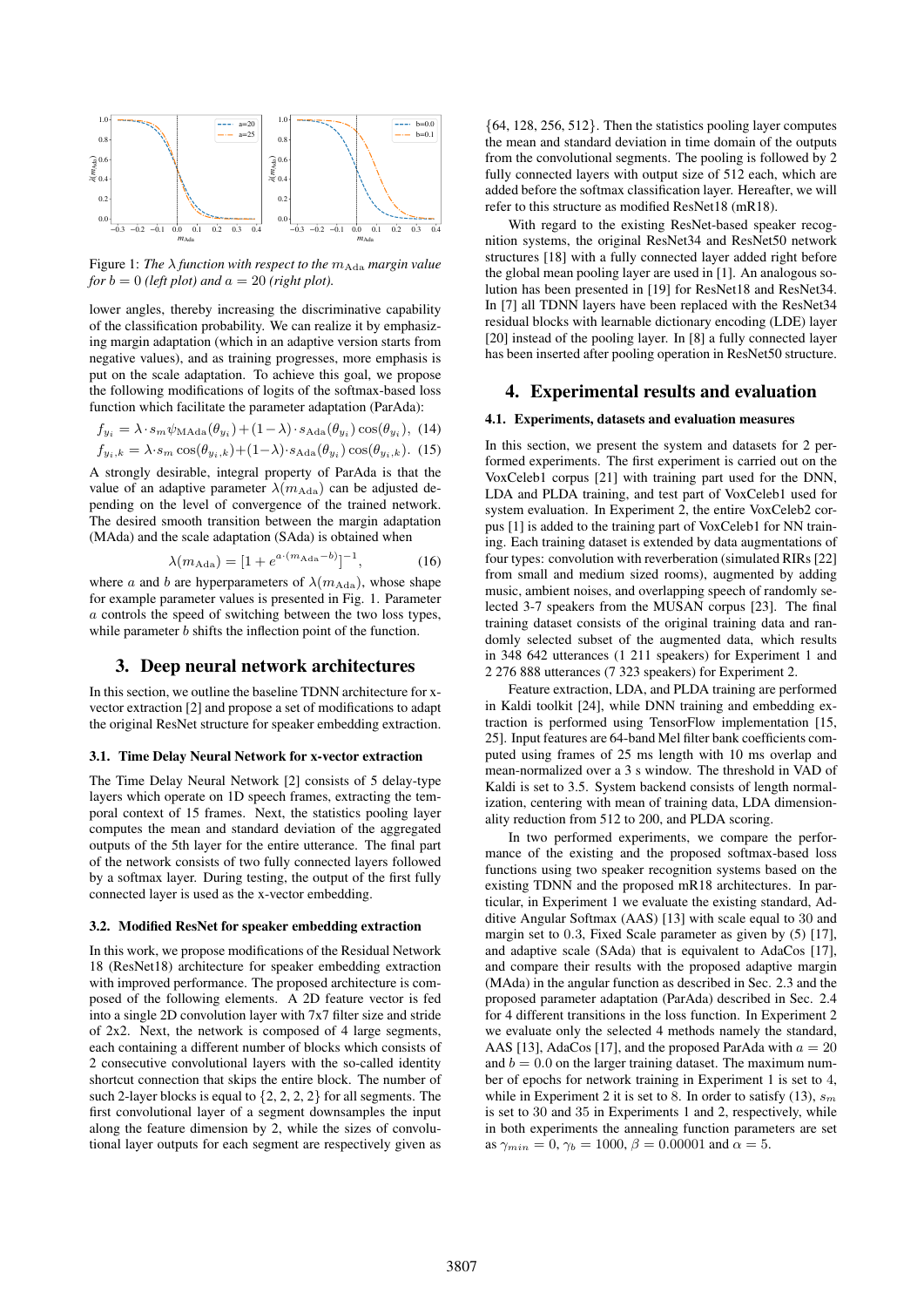Table 1: *Accuracy in terms of EER and minDCF, and approximate network convergence time (in Epoch) for TDNN and mR18 based speaker recognition systems in Experiment 1.*

|                                       | Softmax                                                     | EER $[%]$           | minDCF                                 | Epoch                            |  |  |  |  |
|---------------------------------------|-------------------------------------------------------------|---------------------|----------------------------------------|----------------------------------|--|--|--|--|
| <b>TDNN</b>                           | Standard                                                    | 5,23                | 0,479                                  | 1,94                             |  |  |  |  |
|                                       | AAS [13]                                                    | 4,61                | 0,432                                  | 3,52                             |  |  |  |  |
|                                       | Fixed Scale [17]                                            | 4,75                | 0,512                                  | 3,11                             |  |  |  |  |
|                                       | SAda (AdaCos [17])                                          | 4,75                | 0,453                                  | 2,72                             |  |  |  |  |
|                                       | MAda                                                        | 4,70                | 0,439                                  | 3,11                             |  |  |  |  |
|                                       | ParAda $(a=20,b=0)$                                         | 4,29                | 0,422                                  | 1,09                             |  |  |  |  |
|                                       | ParAda $(a=25,b=0)$                                         | 4,30                | 0,455                                  | 1,56                             |  |  |  |  |
|                                       | ParAda $(a=20,b=0.1)$                                       | 4,32                | 0,418                                  | 2,14                             |  |  |  |  |
|                                       | ParAda $(a=25, b=0.1)$                                      | 4,47                | 0,439                                  | 1,29                             |  |  |  |  |
| mR <sub>18</sub>                      | Standard                                                    | 4,17                | 0,445                                  | 2,87                             |  |  |  |  |
|                                       | AAS [13]                                                    | 3.73                | 0,407                                  | 2,77                             |  |  |  |  |
|                                       | Fixed Scale [17]                                            | 4,23                | 0,463                                  | 2,01                             |  |  |  |  |
|                                       | SAda (AdaCos [17])                                          | 3.93                | 0,446                                  | 1,68                             |  |  |  |  |
|                                       | MAda                                                        | 3,83                | 0,389                                  | 3,16                             |  |  |  |  |
|                                       | ParAda a=20,b=0                                             | 3,62                | 0,418                                  | 1,34                             |  |  |  |  |
|                                       | ParAda $a=25$ , $b=0$                                       | 3,69                | 0,408                                  | 1,85                             |  |  |  |  |
|                                       | ParAda $a=20, b=0.1$                                        | 3,54                | 0,377                                  | 1,67                             |  |  |  |  |
|                                       | Par $\text{Ada}$ a=25,b=0.1                                 | 3,49                | 0,395                                  | 1,14                             |  |  |  |  |
|                                       |                                                             |                     |                                        |                                  |  |  |  |  |
| AAS<br>1.0<br>1.0                     |                                                             |                     | SAda (AdaCos)                          |                                  |  |  |  |  |
|                                       | Epoch<br>Ó                                                  | 0.8                 |                                        | Epoch<br>$\Omega$                |  |  |  |  |
| 0.8                                   | 0.5<br>ı                                                    |                     |                                        | 0.5<br>I.                        |  |  |  |  |
| 0.6<br>$\mathsf{P}_\mathbb{R}^\times$ | $\overline{c}$<br>3                                         | 0.6                 |                                        | $\,2$<br>$\overline{\mathbf{3}}$ |  |  |  |  |
| 0.4                                   |                                                             | 0.4                 |                                        |                                  |  |  |  |  |
| 0.2<br>0.2                            |                                                             |                     |                                        |                                  |  |  |  |  |
| 0.0                                   |                                                             | 0.0                 |                                        |                                  |  |  |  |  |
| 0.0                                   | 1.2<br>0.2<br>0.4<br>0.6<br>0.8<br>1.0<br>1.4<br>$\theta_i$ | 1.6<br>0.0<br>0.2   | 0.4<br>0.6<br>0.8<br>1.0<br>$\theta_i$ | 1.2<br>1.4<br>16                 |  |  |  |  |
|                                       | ParAda, a=20, b=0.0                                         | ParAda, a=20, b=0.1 |                                        |                                  |  |  |  |  |
| 1.0                                   | <b>SERVICE</b>                                              | 1.0                 |                                        |                                  |  |  |  |  |
| 0.8                                   | Epoch                                                       | 0.8<br>Epoch        |                                        |                                  |  |  |  |  |
| 0.6<br>$\mathsf{P}_\mathbb{R}^\times$ |                                                             | 0.6<br>۵Ã           |                                        |                                  |  |  |  |  |
| 0.4                                   | 0.5                                                         | 0.4<br>n s          |                                        |                                  |  |  |  |  |
| 0.2                                   |                                                             | 0.2                 |                                        |                                  |  |  |  |  |
| 0.0                                   | ٩                                                           | ο<br>3<br>0.0       |                                        |                                  |  |  |  |  |
| 0.0                                   | 0.2<br>0.6<br>0.8<br>1.0<br>1.2<br>0.4<br>1.4<br>$\theta_i$ | 0.2<br>1.6<br>0.0   | 0.4<br>0.6<br>1.0<br>0.8<br>$\theta_i$ | 1.2<br>1.4<br>1.6                |  |  |  |  |

Figure 2: *Predicted probability curves*  $P_{y_i}(\theta_{y_i})$  at different *training stages (in epochs) for TDNN system in Experiment 1.*

As evaluation metrics, we select the Equal Error Rate (*EER*) and minimum Detection Cost Function (*minDCF*) with parameters set as  $C_{miss} = C_{fa} = 1$  and  $P_{tar} = 0.01$ . The phase of the neural network training is presented in epoch defined as one pass of all training data through the network.

#### 4.2. Results and discussion

Table 1 presents the results of Experiment 1 for the TDNN and the proposed mR18 based speaker recognition systems. As can be clearly observed, existing modifications to the softmaxbased loss function improve the EER and minDCF results, however, an increase in accuracy comes at a cost of a lower convergence speed. On the other hand, the proposed ParAda approach clearly outperforms the existing methods in terms of both the accuracy and convergence speed. In particular, the convergence speed can be increased by 2 times while the gain in EER and minDCF can also increase significantly when compared with the gains of the existing methods over the standard softmax function. Concerning the existing methods, the adaptive method known as AdaCos offers an increase in network convergence, however, its accuracy performance is lower than for the AAS

Table 2: *Accuracy in terms of EER and minDCF, and approximate network convergence time (in Epoch) for TDNN and mR18 based speaker recognition systems in Experiment 2.*

| <b>Network</b>                                                                        | Softmax                             | <b>EER</b> [%]                                                                   | minDCF          | Epoch            |
|---------------------------------------------------------------------------------------|-------------------------------------|----------------------------------------------------------------------------------|-----------------|------------------|
|                                                                                       | Standard                            | 3,06                                                                             | 0,338           | 3,10             |
| <b>TDNN</b>                                                                           | AAS [13]                            | 2,57                                                                             | 0,289           | 7,83             |
|                                                                                       | AdaCos [17]                         | 2,44                                                                             | 0,276           | 7,53             |
|                                                                                       | ParAda                              | 2,32                                                                             | 0,257           | 5,76             |
|                                                                                       | Standard                            | 2,07                                                                             | 0,286           | 2,82             |
| mR18                                                                                  | AAS [13]                            | 2,12                                                                             | 0,274           | 6,77             |
|                                                                                       | AdaCos [17]                         | 1,94                                                                             | 0,335           | 5,11             |
|                                                                                       | ParAda                              | 1,72                                                                             | 0,280           | 3,51             |
| 3.6<br>3.4<br>$3.2 -$<br>$\frac{1}{2}$ 3.0<br>$\frac{1}{2}$ 2.8<br>2.6<br>$2.4 \cdot$ | Standard<br>AdaCos<br>AAS<br>ParAda | 0.38<br>0.36<br>$\frac{6}{2}$ 0.34<br>$\frac{1}{2}$ 0.32<br>0.30<br>0.28<br>0.26 | Standard<br>AAS | AdaCos<br>ParAda |
| 2                                                                                     | 5<br>3<br>7<br>6<br>Epoch           |                                                                                  | 2<br>3<br>Epoch | 5                |

Figure 3: *EER and minDCF results at different stages of training (in epochs) for TDNN-based system in Experiment 2.*

method with a fixed margin value. Additional insight into the network convergence can be obtained from Fig. 2, which shows that AAS and AdaCos change the predicted probability curves only slightly during network training. In contrast, the proposed ParAda (for both considered cases) eases the network training at early training stages by shifting the probability curves to the right, and next it makes the logits more discriminative at the latter stages of NN training to enhance classification ability. Less strict supervision results from the negative margin value that controls  $\lambda$  parameter at the initial stage. Exceeding zero value by the margin brings about stricter classification requirements.

Table 2 presents the results of Experiment 2 for four selected methods. In general, a similar trend can be observed for both network types, with ParAda clearly outperforming the other approaches in terms of accuracy and network convergence speed for the TDNN, and clearly outperforming the existing approaches in terms of the EER and convergence speed for the mR18 method (note that in case of this network, AAS achieved comparable minDCF result). For the methods studied in Experiment 2, in Fig. 3 we show speaker recognition accuracy at different stages of the network training. As can be observed, the proposed ParAda facilitates much faster network convergence at the very early part of the network training, which allows to reach high accuracy very quickly. In contrast, the compared existing approaches converge much more slowly, often not reaching the accuracy of the proposed ParAda approach.

In both experiments, the mR18 significantly outperforms the TDNN. Therefore, we can assess the proposed structure as an interesting alternative for DNN-based speaker recognition.

# 5. Conclusions

In this paper, we have proposed a softmax-based cross-entropy loss function with adaptive parameters (ParAda) which significantly improves speaker recognition accuracy and neural network training convergence speed compared with state-of-the-art alternatives. In addition, we have shown that the proposed modified ResNet-based architecture brings about large improvement in speaker recognition over the TDNN-based x-vector system.